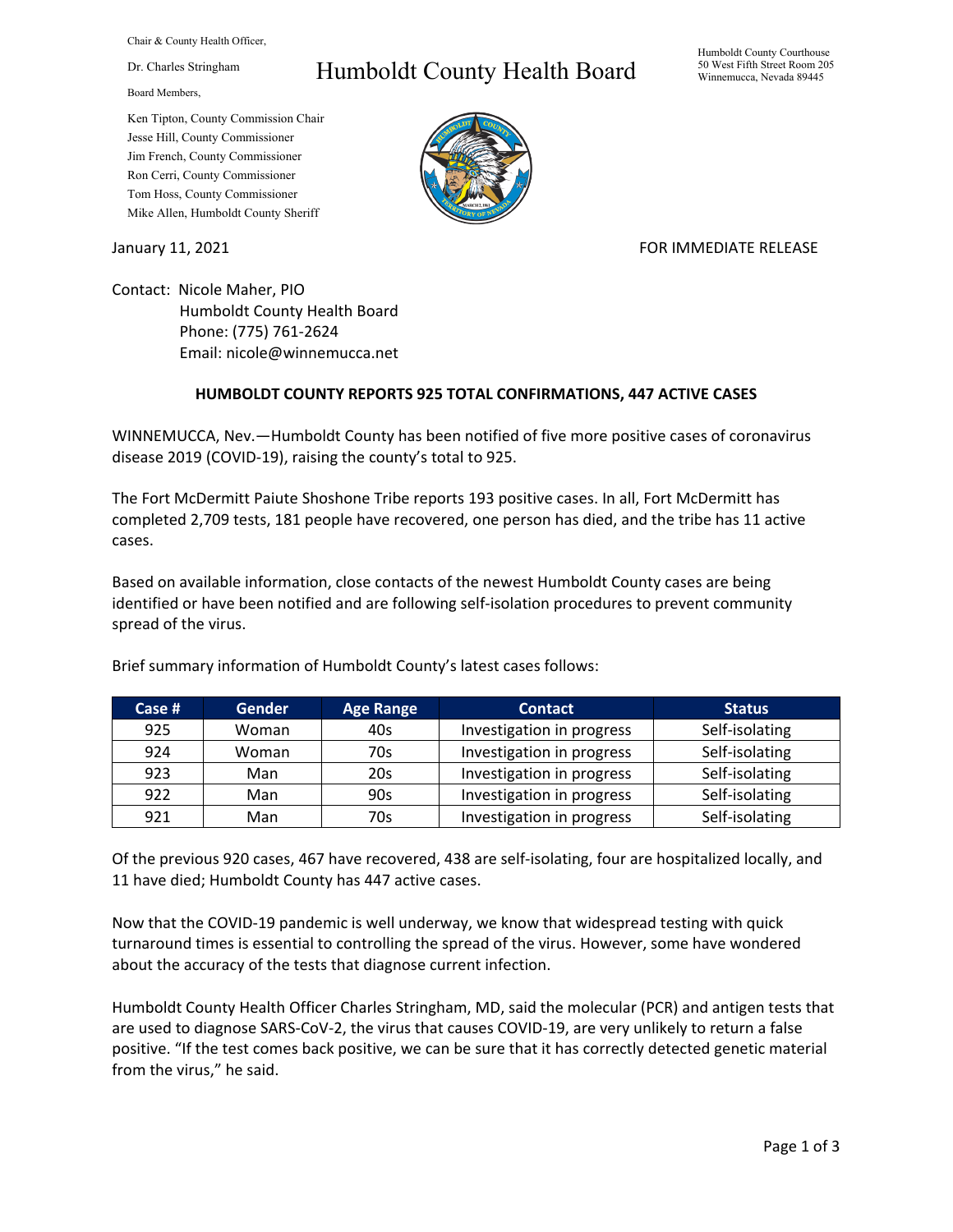On the other hand, Dr. Stringham said both tests can produce some percentage of false negatives based on various factors.

For instance, with the molecular test (the most common nasal swab test), the accuracy of the test depends on how long the infection has been present. When testing is performed five or more days after exposure, or after symptoms manifest, the false-negative rate is much lower than earlier in the infection, when exposure has just happened and/or no symptoms are present.

With an antigen test, results are available in minutes; however, false negative results tend to occur more often with antigen tests than with molecular tests, so testing sites may confirm a negative diagnosis with a molecular test, especially if the person is manifesting COVID-like symptoms.

Still, Dr. Stringham said every test's accuracy is dependent on the ability of healthcare providers and clinical laboratory staff to follow the authorized instructions for testing, as recommended by the Centers for Disease Control and Prevention (CDC).

"Certainly, how carefully a specimen is collected and stored may affect accuracy," said Dr. Stringham, "but I feel confident that in the overwhelming majority of instances, a positive means a positive."

He added, "If a test comes back negative and there's some reason to suspect it may be false, then molecular testing should alleviate any question."

To prevent the spread of COVID-19 in Humboldt County:

- Stay home to limit exposure, and wear a facial covering if going out in public is necessary.
- Maintain 6 feet of distance from other people at all times.
- Wash hands often with soap and water for at least 20 seconds. If soap and water are not available, use an alcohol-based hand sanitizer.
- Avoid visiting sick people or those who are self-isolating.
- Avoid touching eyes, nose, and mouth.
- Cover coughs and sneezes with a tissue, and throw the tissue in the trash.
- Clean and disinfect frequently touched objects and surfaces.
- Self-isolate if they have had a known exposure, or if they are awaiting COVID-19 test results.
- Stay informed. The COVID-19 situation is changing frequently. Up-to-date information is available on the Centers for Disease Control and Prevention (CDC) [website.](http://www.cdc.gov/coronavirus/2019-ncov/index.html)

COVID-19 testing locations in Humboldt County include:

- **Humboldt General Hospital Screening Clinic** Offers drive-thru screening for asymptomatic persons from 8 a.m. to 5 p.m. Monday through Friday (closed from noon to 1 p.m. for lunch), and byappointment screening with a provider for symptomatic persons from 8 a.m. to 5 p.m. Monday through Friday (closed from noon to 1 p.m. for lunch; call 775-623-5222, ext. 1379 to schedule an appointment). Located at 51 E. Haskell Street, across from Humboldt General Hospital.
- **Golden Valley Medical Center** Private clinic owned by Nevada Gold offers screening for asymptomatic and symptomatic persons. Call (775) 625-4653 for an appointment.
- **Ridley's Pharmacy** Offers in-vehicle, self-administered asymptomatic and symptomatic testing. Go [here](https://www.doineedacovid19test.com/Winnemucca_NV_1098.html) and follow the prompts to schedule an appointment.
- **HGH Emergency Department**  Those who experience severe COVID-like symptoms should go